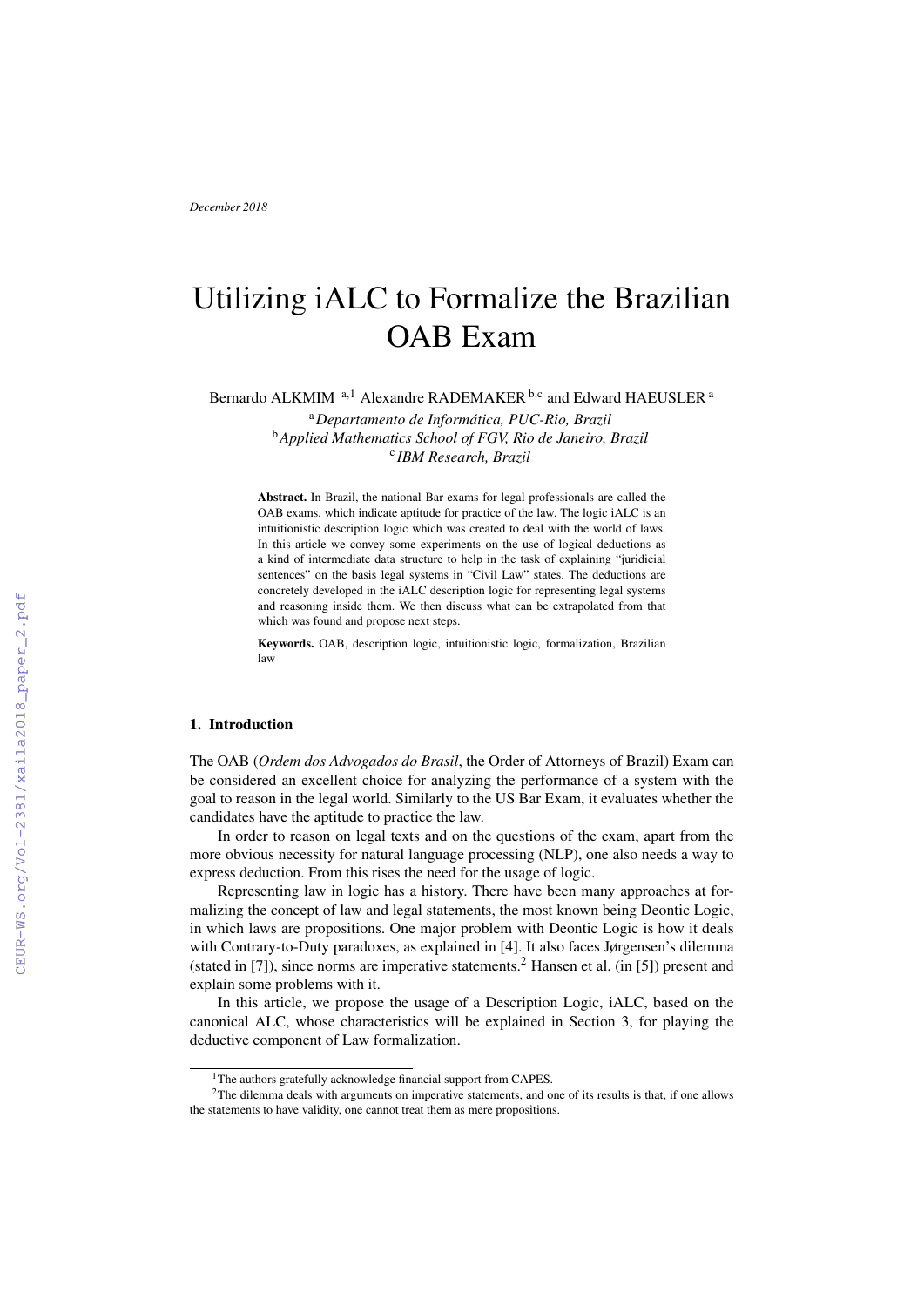In Section 2 we will explain in further detail the structure of the OAB Exam, and how we adapt its questions in order to make the deductions. We explain more about iALC (Section 3), focusing on its practical usage. Finally, in section 4, we reach the main goal of this article, which is to show how the questions in the exam and the Brazilian laws are formalized in iALC.

## 2. The OAB Exam

The OAB Exam evaluates the aptitude of the candidates to practice law in Brazil, having been unified through all national territory since  $2010<sup>3</sup>$  It occurs three times per year, and is divided in two parts: multiple choice questions, and free-text questions (which will be ignored for the sake of this research due to its higher complexity and scope when one considers a NLP perspective).

Due to being renowned nationally and requiring candidates to make deductions according to their interpretation of the law, the OAB Exam forms a very interesting benchmark for the testing of a logic that deals with the world of laws. Another characteristic in its favor is the fact that there is public access to previous exams, and for which we already know the correct answers. We have, now, hundreds of questions in our disposal. This allows us to have always a goal in mind when utilizing iALC on the Exam.

But, even though it has a large base of usable questions from previous exams for our peruse, there is still a lot of *data curatorship* problems in both how the questions and the Brazilian laws themselves are formatted. Delfino et al. (in [2]) show ways to deal with these problems, as well as where is stored the database in which they are being dealt with.

# 3. iALC

Description Logics (DL) were already proposed for semantic analysis of natural language utterances in [1]. In [2] we have used the DL iALC [4] as the basis of a solver/reasoner to the questions in the exam. The iALC is based on the canonical ALC, and was by conception made to deal with law systems. In iALC, valid legal statements (VLS) are not propositions, but individuals in a legal ontology, i. e. one law cannot be true or false, it just either exists or not in a concept. The propositions we consider are some of the *concepts* of the ontology (i. e. concepts of the form  $a : C$  or  $C \sqsubseteq D$ , for *a* nominal and *C*, *D* concepts), which represent the legal systems that can hold different kinds of laws. Also, VLSs have a precedence relationship, derived by the hierarchy of individual laws of Kelsenian jurisprudence, the basis for iALC.

Thus, one can make a concept *Attorney* to hold for every VLS representing an attorney, for instance. Then, the (legal) individuals for which this concept is valid will be interpreted semantically as the worlds in which *Attorney* holds. These individuals must not be viewed directly as real, physical attorneys, though.

In practice, legal individuals can be viewed as specific combinations of laws that end up representing an artificially created legal being. For instance, we can suppose that *John Doe* has passed the OAB Exam, and now is an attorney. So, there is a legal document

<sup>&</sup>lt;sup>3</sup>More on the exam (in Portuguese): https://www.oab.org.br/servicos/examedeordem.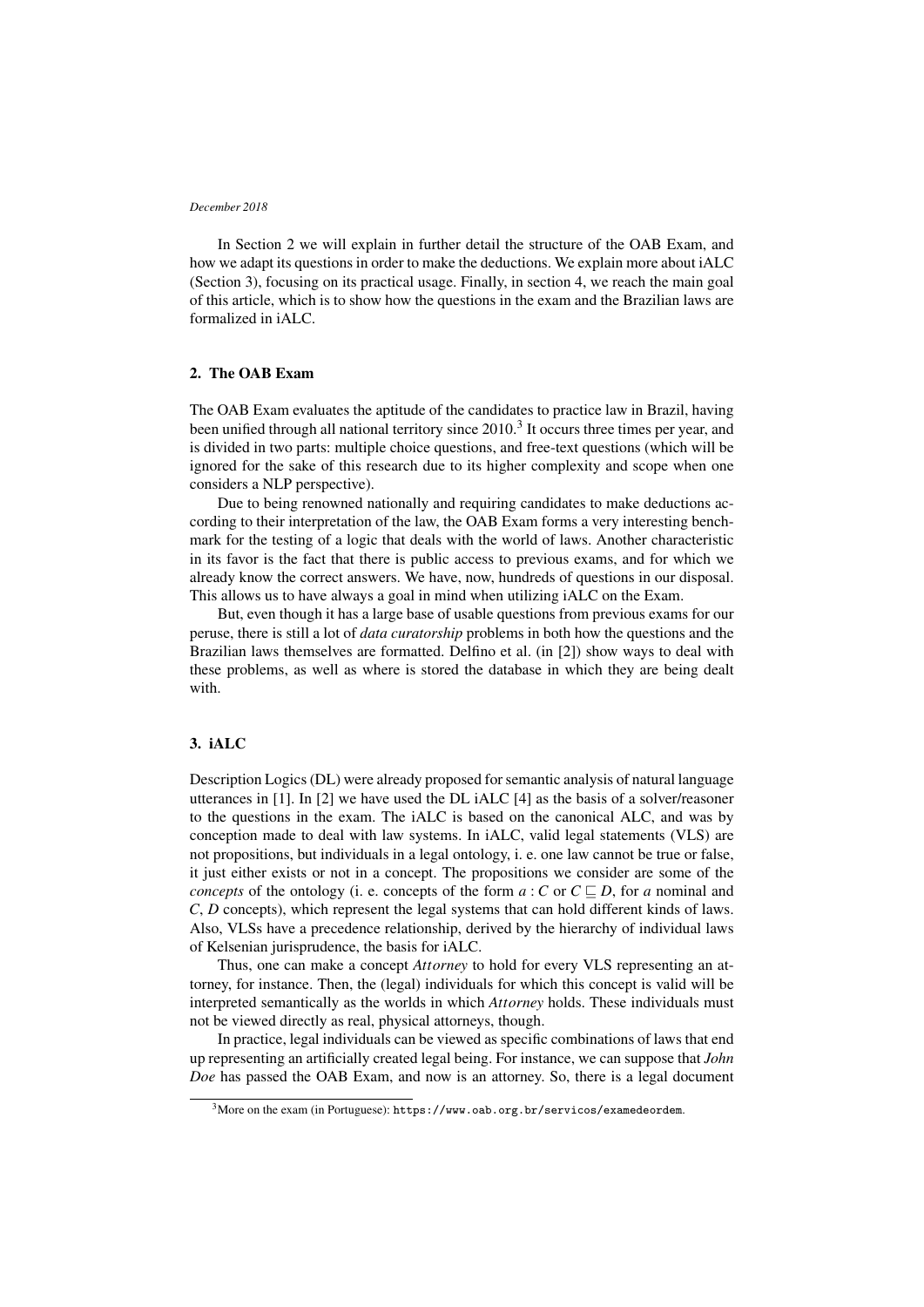which says exactly that, and we can represent this as *j<sup>a</sup>* : *Attorney* (*j<sup>a</sup>* representing our artificial abstraction over the fact that *John Doe* is a lawyer). But, as a Brazilian citizen, he has a birth certificate as well. Supposing we have a concept representing every legal statement valid for Brazilians, say, *BrCitizen*, we can also conclude that we can have  $j<sub>b</sub>$ : *BrCitizen* (*j<sup>b</sup>* being a different legal statement, representing the fact that he is Brazilian). Now the precedence rules for legal individuals of iALC start to appear explicitly. Since, according to [4], from the intuitionistic aspect of the logic, a Kripke model in it is a Heyting algebra, every pair of worlds has a finite *meet* (say, *jc*), related by *precedence* of laws to the others, in which are valid both the concepts *Attorney* and *BrCitizen*. In other words, given  $j_a$  and  $j_b$ , there is always a world  $j_c$  such that  $j_c \leq j_a$  and  $j_c \leq j_b$ .



Note that there is no world (legal individual) that represents fully the physical individual *John Doe*, since all that we deal with are laws and legal statements. From this, we can conclude that, conceptually, we never deal with people nor objects from the real world, only with legal statements over them. This is an extremely vital point, especially when dealing with the OAB Exam, whose questions tend to always contextualize with (real) individuals, and our first instinct is to deal directly with the individuals met in those questions instead of abstractions over them. This will be better explained with the examples of Section 4.

iALC was tailored specifically to avoid contrary-to-duty (CTD) paradoxes, which happen all the time when dealing with Deontic Logic (instead of Description Logic) since it views laws as propositions. These paradoxes are avoided by utilizing an intuitionistic approach to the logic, instead of a traditional (classical) one. Intuitionistic logic is constructive by nature [6]. When, for instance, a formula *A* is said to be true, it means that there is a *proof* of *A*, i.e. *A* can be *shown*, *constructed*. From that, the semantics of the negation  $(\neg)$  change from those of classical logic. Intuitionistically,  $\neg A$  being true can be understood as there being no way to construct a proof of *A* (or that, by assuming *A* to be true, one is led to a contradiction). With this, we have (among others) that ¬¬*A* being true does not imply in *A* being true, which is a valid implication in classical logic. In fact, intuitionistic logic is weaker than classical logic (see [6]), but it allows for non-conflicting existence of otherwise thought-to-be contradictory logical formulas in Description Logic, particularly.

This *paracomplete*<sup>4</sup> aspect of the negation in intuitionistic logic allows iALC to deal with different legal systems that, despite being related, have different sets of valid logical formulas. To say, for instance, that a VLS *i* is in a concept  $\neg A$  (notated by *i* :  $\neg A$ ) actually means that there cannot be legal support from *i* for any other VLS in *A* (i. e. the VLS i does not support any other VLS *j* superseding it such that *A* is valid in *j*), and not that *i* is in some kind of complementary legal system of *A*. This, combined with the precedence of laws, allows iALC to more faithfully interpret the subjunction between different legal concepts  $(A \sqsubseteq B)$ .

<sup>4</sup>A logic is said to be paracomplete if it does not accept the law of the excluded middle (i. e. *A*∨ ¬*A*) as a tautology. This law is equivalent to the already mentioned  $\neg A \rightarrow A$ . Please note that the usage of *law* in this footnote differs from that of the rest of the article.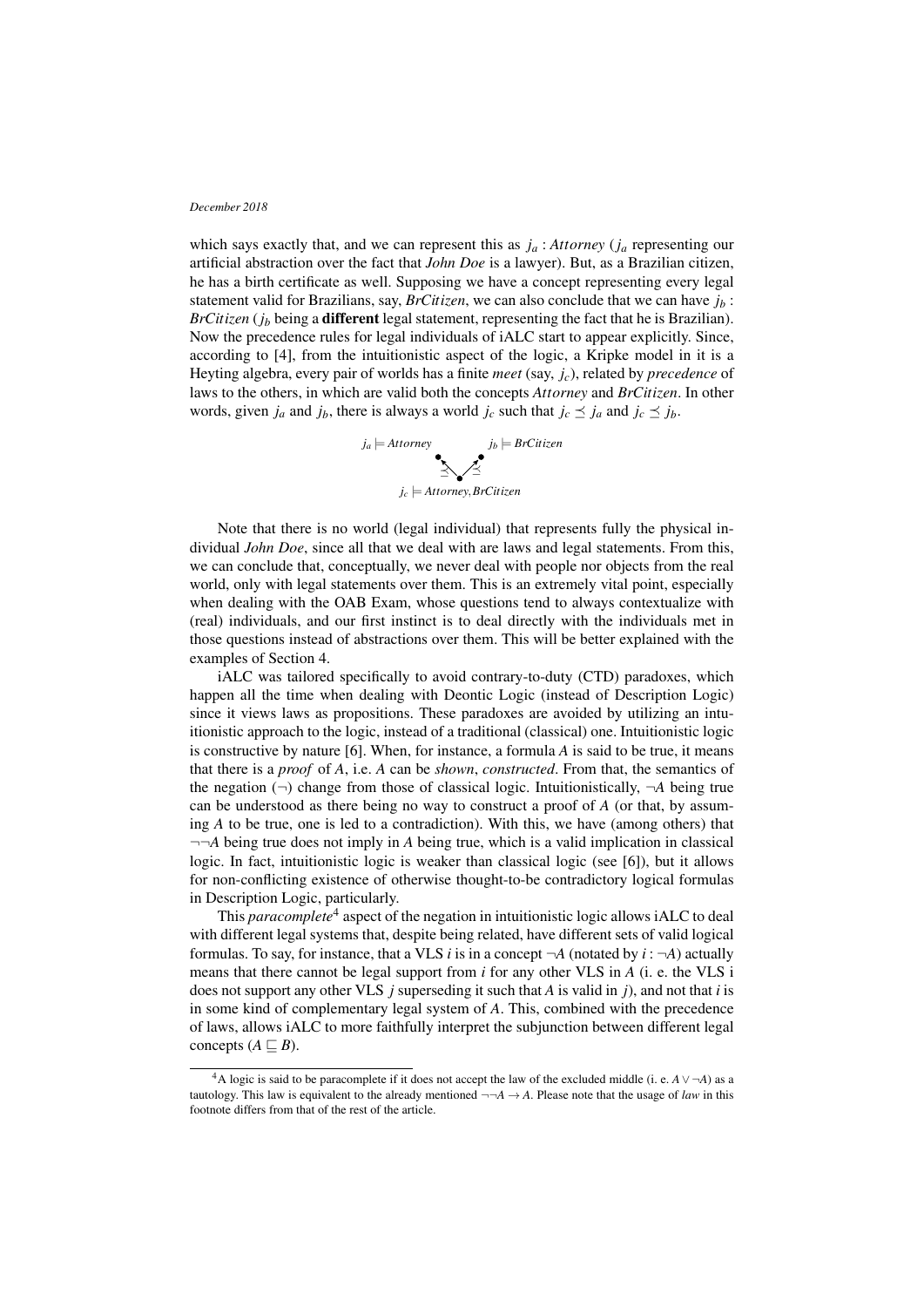# 4. Utilizing iALC

The first example shows a way of formalizing and reasoning in order to answer the question itself. It showcases a couple of different ways of viewing the alternatives to the question at hand, serving as an introduction to the reader to the inner workings of iALC in practice.

In the second example we show another way of formalizing the usage of iALC, making more explicit the legal individualization of the question itself via Kripke semantics like the *John Doe* example in Section 3. Its formalization is to be viewed as an evolution of the previous example, as a means of showing the improvements that have been made an can be done, at least when considering finding a more procedural and general way of formalization.

In both the examples we aim to show just the logical modeling and reasoning of the problem, so the previous parts of processing the question, finding the law(s) which is (are) related, marking the correct option, and selecting the related common knowledge (as a *TBox*) are assumed. In general, our goal is to construct deduction trees (it cannot be a proof since we still have assumptions) in the Prawitz [8] style for the correct answers and counter-models for the wrong ones, but depending on the question, both approaches are possible for correct and incorrect answers.

After these examples, we will revisit one example already shown in [2] in order to compare it with our second example, to show how the same legal article can be utilized in different ways, depending on what is needed of the question at hand.

## *4.1. First Example: Brands*

In this example we make use of a natural deduction system for iALC [3], based on the sequent calculus introduced in [4]. The question is a (rough) translation of Question 50 from the OAB Exam VII of 2012, in the area of Business Law. The subject is *branding*, which is related to Law  $9279$ .<sup>5</sup> As shown in [2], this law can be defined as the intersections of the concepts from the articles, i.e.  $Law_{9279} = Art_1 \square Art_2 \square ... \square Art_{244}$ . The same happens to the articles with their respective paragraphs. The question is as follows:

Regarding brands, which option is the correct one?

A) Brand of high renown is a synonym of notoriously known brand.

B) The period of validity of the register of a brand is 5 years, renewable by equal and successive periods of time.

C:CORRECT) The assignment of brand registration request is allowed, if the transferee meets the legal requirements.

D) The brand of product or service is the one utilized to identify products or services from members of a set entity.

Option A is related to articles 125 and 126. Article 125 can be formalized as  $(BrBrand \sqcap HiRe) \sqsubseteq SpProtec$  (*brands registered in Brazil considered of high renown will be assured special protection*), but there is more: since this is the only mention in the law to a brand being of *high renown* (there is no other explicit definition nor usage of the term), one can deduce that only Brazilian brands can be of high renown (*HiRe*  $\sqsubseteq$  *BrBrand*). Article 126 can be formalized as  $NoKn \sqsubseteq (BrBrand \sqcup \neg BrBrand)$ 

<sup>5</sup>Original text in http://www.planalto.gov.br/ccivil\\_03/Leis/L9279.htm.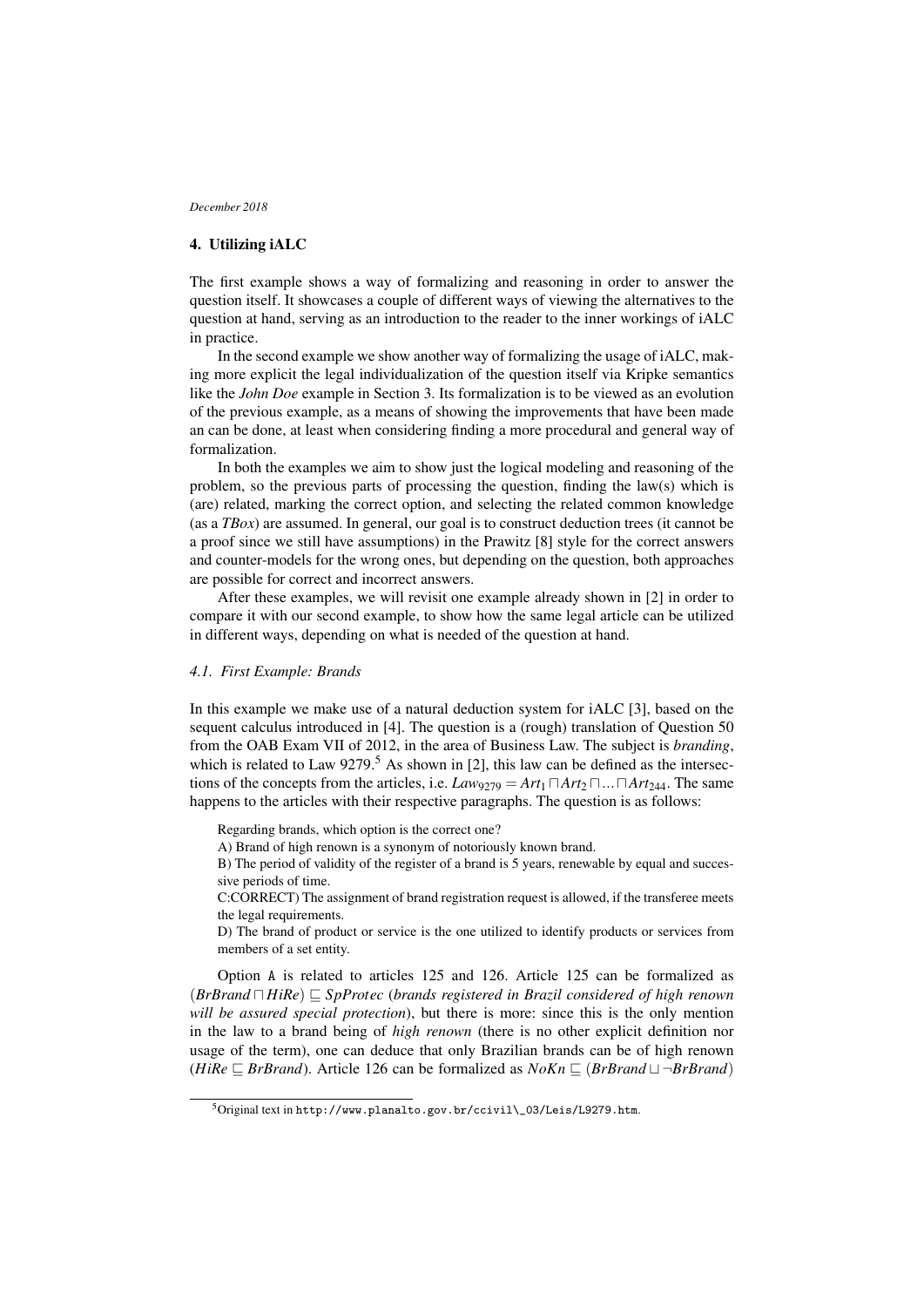(*a brand can be considered notoriously known having been registered in Brazil or not*), respectively. Our intent is to show that these concepts are, in fact, not synonyms.

We want to show that a brand can be notoriously known and not of high renown (which constitutes a counterexample to option A). A simple counter-model involves having  $HiRe = \emptyset$  and  $NoKn = BrBrand \neq \emptyset$ , in which the only notoriously known brands are all the Brazilian ones and in which there are no brands of high renown.

We will skip option B since it deals with non legal terms (in this case, that the registration of a brand in the law is valid for 10 years and the option states that it is 5 years, and we would need a way to differ 5 from 10), which will be formalized in a different manner, and gives us an interesting topic for later work.

Option C is related to article 134, and it is the correct option. The article states that *the request for registration and registration itself can be granted, as long as the transferee meets the legal requirements for such registration*, and can be formalized as *LegalRequire*  $\subseteq$  *RegisRequirement* and *LegalRequire*  $\subseteq$  *Registration*. Option C can be formalized as *LegalRequire*  $\subseteq$  *RegisRequirement*, which is one of the formalizations already made from Article 134. Since it is the correct option, it would be impossible for a counter-model to be created. We then construct the following deduction tree, which is constituted by a simple tautology, since the option is just one of the formulas from the law:

# *LegalRequire ⊆**RegisRequirement Tautology*

Alternatively, we could formalize what is stated in article 134 as *LegalRequire*  $\Box$  $(RegisRegulariment \sqcap Registeration)$ , which would be equivalent. The deduction tree for this formalization is as follows (*t* being a VLS representing a transferee):

|                                               | $[t: LegendRequired]^T$ LegalRequire $\sqsubseteq$ (RegisRequirement $\sqcap$ Registration) |
|-----------------------------------------------|---------------------------------------------------------------------------------------------|
| $t: (Regis Regularement \sqcap Regularation)$ |                                                                                             |
|                                               | t: RegisRequired                                                                            |
|                                               | $\overline{t:(LegalRequired \sqsubseteq RegisRequired)}$                                    |

Option D is related to the first paragraph of article 123, which states that *brand of product or service is the one that distinguishes a product or service from another identical one, from a different origin*. It can be formalized as having  $p_1$ : ( $B \sqcap P$ ) and  $p_2$ :  $(B' \sqcap P)$  implying in  $p_1 \nleq p_2$ , *B* and *B*<sup> $\prime$ </sup> being brands (or, more accurately, the concept representing VLSs for brands *B* and *B'*, respectively),  $p_1$  and  $p_2$ , products, and *P* a general concept representing any property of a product.

The question can be formalized as having  $p_1$  :  $(B \sqcap \neg P)$  and  $p_2$  :  $(B \sqcap P)$  implying in  $p_1 \nleq p_2$ . Notice how it does not utilize *B*<sup> $\prime$ </sup>, since it deals only with the same entity.

The generation of the proof for this question is trickier, and the deduction tree would be a bit larger than the space we can utilize here, thus making us having to build up a counter-model. The key part here is to show that, with our premises, it would be impossible to differ one product of a brand from another product from another brand, even if they both have the same defining properties. It would suffice for us to show that a world  $p_1$  in which we have *B* and  $\neg P$  would precede a world  $p_2$  in which we would have  $p_2 \models B$  and  $p_2$   $\models$  *P* coexisting, making it explicit in the model that the law cannot discern between the products, since one precedes the other.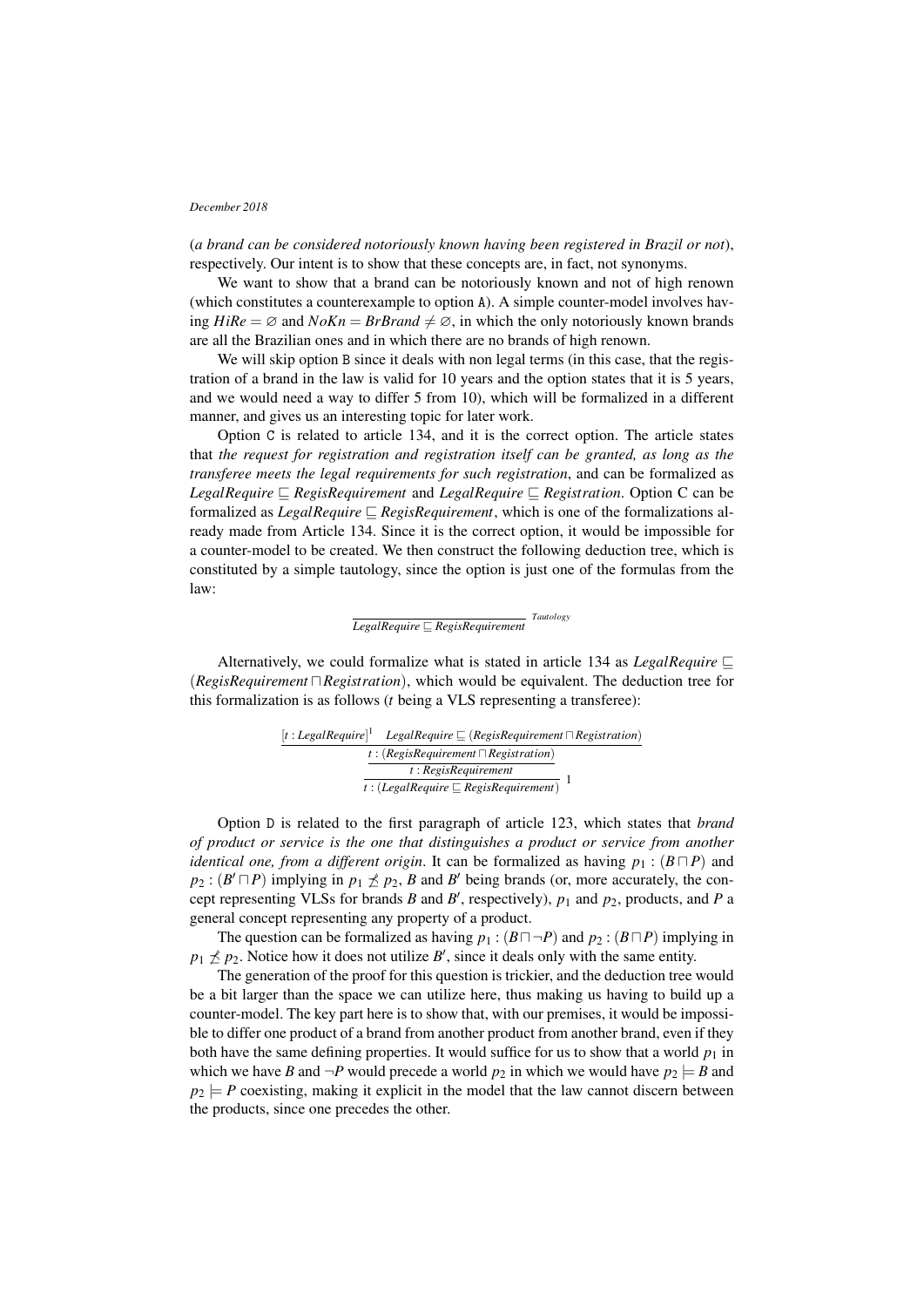$$
p_2 \models B, P
$$
  
\n
$$
\leq \uparrow
$$
  
\n
$$
p_1 \models B, \neg P
$$

#### *4.2. Second Example: Deise*

For this question, we attempted a more procedural way of interpreting and formalizing the question and the law. When formalizing the law, we always deal only with concepts in a more general way (i. e. without individuals), since the legal text is, by nature, generic. This was the same as before. But now, for the questions and answers we look for the syntactic chunks, and each of those will lead to a formula of the form *sub ject* : *Ob ject* (with *sub ject* being a legal individual over a legal fact usually representing the syntactic subject of a sentence, and *Ob ject* being the concept of the VLSs regarding the object of the sentence). With that in hands, our focus will be to find the *relevant* chunks, and utilizing them to create counter examples (via the generation of *meets* of individuals) in order to find the correct answers to the questions. For the sake of this example, we will consider only the already relevant syntactic chunks.

This question is a (rough) translation of Question 6 from the OAB Exam XVII of 2015, in the area of Ethics. The subject is related to Law 8906.<sup>6</sup> As before, this law can be defined as the intersections of the concepts from the articles, i.e.  $Law_{8906} = Art_1 \square$  $Art_2 \sqcap ...$  The same happens to the articles with their respective paragraphs. The question is as follows (main syntactic chunks after a potential text processing step are underlined):

Deise is an Attorney and *[she]* was elected State Representative. Due to her skills, she was then elected to be part of the Directory of the Legislative Assembly of her state. She willed to conciliate this work with her law practice. According to the Legal Profession Bylaws:

A) Deise's parliamentary activity is incompatible with the *[her]* practice of the law.

B : CORRECT) Her participation in the Directory is incompatible with the *[her]* practice of the law.

C) *[her]* Being part of the Directory of the Legislative Assembly is compatible with the *[her]* practice of the law.

D) Deise's parliamentary activity at the Directory can be compatible with the *[her]* practice of the law on behalf of those in need.

All the options are contemplated by Article 28. The law states that *The practice of law is incompatible with the following activities: I - head of the Executive Power and members of the board of Legislative Power and their legal substitutes...*, and can be formalized as *Attorney*  $\subseteq \neg Directory$  and *Directory*  $\subseteq \neg Attonney$ ,<sup>7</sup> meaning that those individuals for which *Attorney* is valid cannot precede individuals for which *Directory* is valid, and vice-versa.

We can formalize the question preamble of the question as  $d_q$  : Attorney,  $d_q$  : *Parliamentarian*, and *d<sup>q</sup>* : *Directory*, *d<sup>q</sup>* representing our (partial) legal knowledge about *Deise*.

 $^6$ Original text in http://www.planalto.gov.br/ccivil\_03/Leis/L8906.htm.

<sup>7</sup>The concept *Directory* is valid in all VLSs about members of directories of legislative assemblies and the concept *Attorney* is valid in all VLSs about attorneys.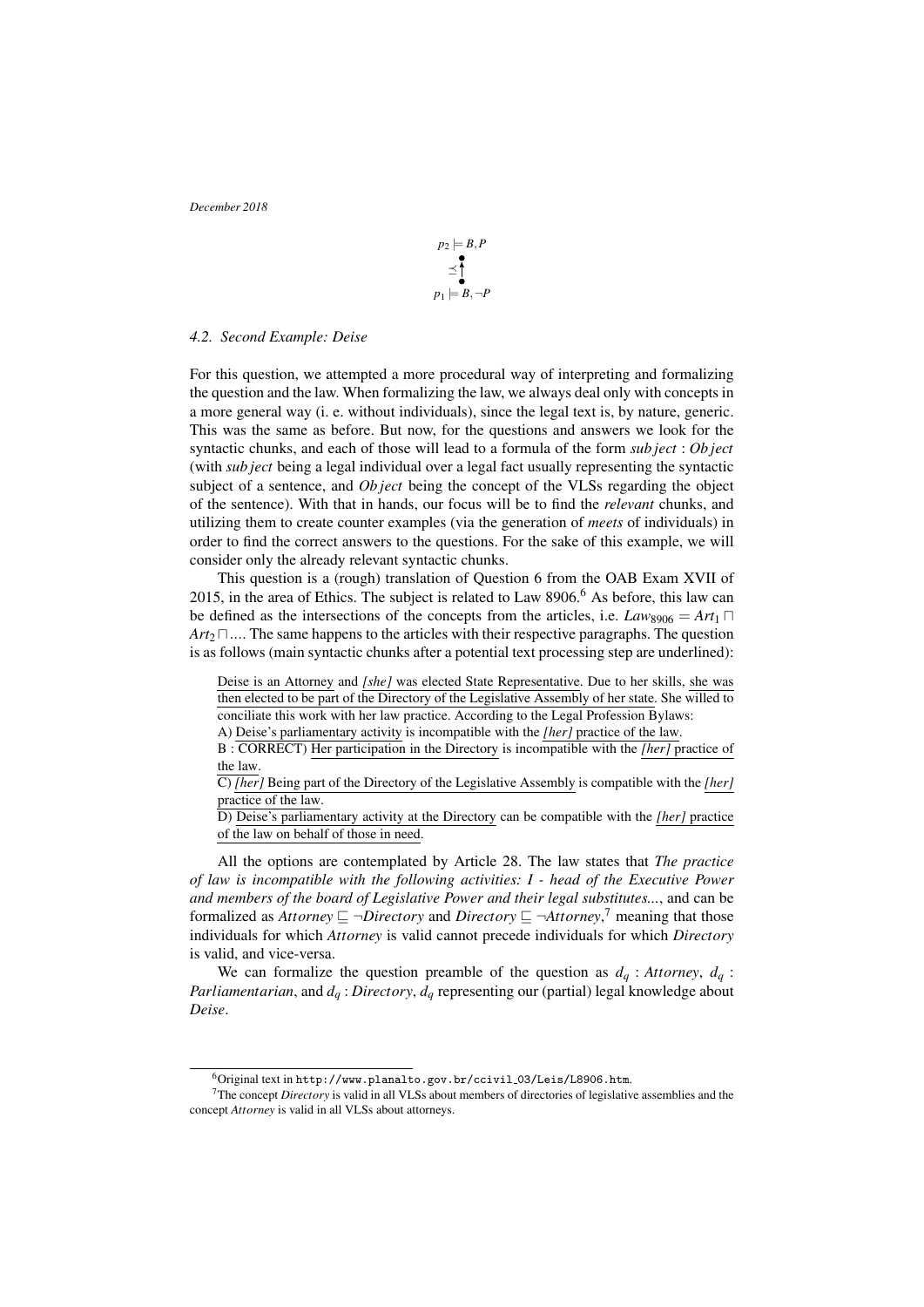Option A can be formalized as  $d_a$ :  $\neg$ Attorney and  $d_a$ : *Parliamentarian*. This leads to a *meet d* of  $d_a$  and  $d_a$  which has *Parliamentarian* as a valid concept. For the sake of readability, in the shown models the concepts will be reduced to their initials.



Since *d* precedes a world which has *Attorney* as a valid concept, we can conclude that it is possible to be a parliamentarian and an attorney, thus making option A false.

Option B is the correct answer to the question, and is the only one which cannot produce a counter model. It can be formalized as  $d_b$ : *Directory* and  $d_b$ :  $\neg$ *Attorney* (alternatively, the negation can be on *Directory* and the reasoning will be the same). A *meet* between *d<sup>b</sup>* and *d<sup>q</sup>* would have *Directory* as a valid concept, preceding the valid *Attorney* in *dq*, clearly contradicting what is stated in Law 8906.



Option C can be formalized as  $d_c$ : *Directory* and  $d_c$ : *Attorney*. It is a direct negation of option B, and one can verify that is is false by a simple deduction tree (notice that all our assumptions are part of either the law, the question, or option C itself):

$$
\frac{d_c: D \quad D \sqsubseteq \neg A}{\frac{d_c: \neg A}{\neg(d_c: A)} \quad [d_c: A]^1}
$$

Since one option was the direct negation of the other, there is no need to generate a counter model for the second one, since it is clear that it is not the right answer. Also, it is clear that in cases such as this one, once two options can be viewed as stating clearly opposite statements, the right answer has to be one of them. This is an indicator for us to first formalize all options at once and then deal with them individually, instead of trying to reason before formalizing everything.

Option D can be formalized as the following sentences: *d<sup>d</sup>* : *Directory*, *d<sup>d</sup>* : *Attorney* and  $d_d$ : *AttorneyForInNeed*, with the additional *AttorneyForInNeed*  $\subseteq$  *Attorney*, stating that what holds for an attorney helping those in need also holds for an attorney in general. The justification is basically the same as the one for Option C, with additional deduction rules (and *AttorneyForInNeed* shortened to *AF IN*):

$$
\underbrace{\frac{d_d:D\quad D \sqsubseteq \neg A}{\underline{d_d:\neg A}} \underbrace{\frac{\left[d_d:AFIN\right]^1 \quad AFIN \sqsubseteq A}{\underline{d_d:A}}}_{\neg \left(d_d:AFIN\right)} }_{1}
$$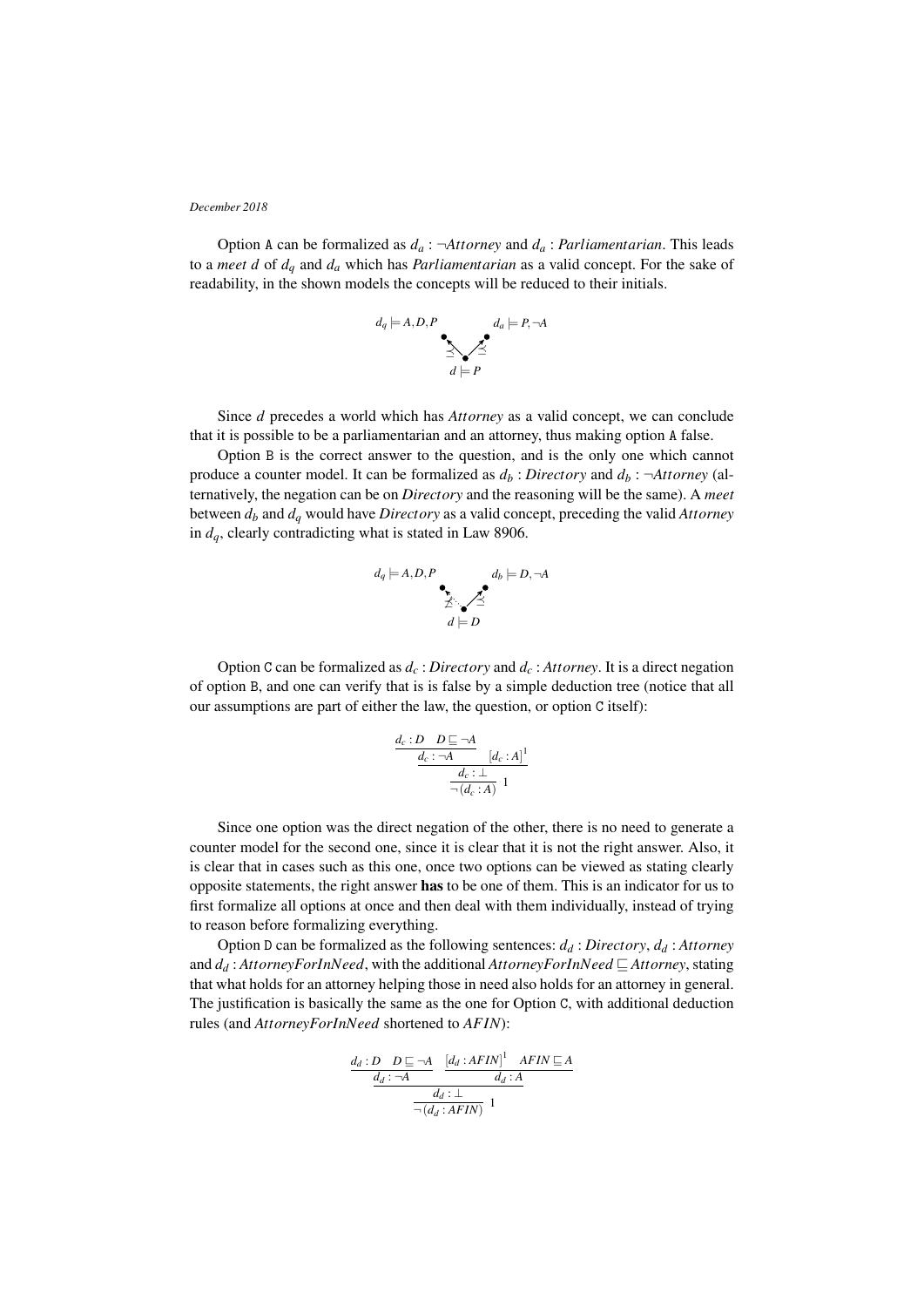## *4.3. Third Example: Luana, Leonardo, and Bruno*

This question (2016 OAB exam, 19th edition, question 4) was already shown as an example in [2], and similarly to the case of Deise, it revolves around activities which are incompatible with the practice of the law. In fact, this question can be solved simply by utilizing article 28 from Law 8906. This question, however, has a much simpler formalization, even though it may seem the other way around, due to the wording (i. e. the noun phrases are longer, hiding the actually useful information). Finding the answer to the question is, too, much simpler, since options A, B, and D are analogous (and the way to answer them is identical to the deduction tree shown in option C of the previous example). The question is at follows:

Three friends graduated in a Law School in the same class: Luana, Leonardo, and Bruno. Luana, 35 years old, was already a manager in a bank when she graduated. Leonardo, 30 years, is mayor of the municipality of Pontal. Bruno, 28 years old, is a military policeman in the same municipality. The three want to practice law in the private sector. Considering the incompatibilities and impediments to practice, please select the correct answer.

A) Luana is not prohibited from practicing law because she is an employee of a private institution, so there are no impediments or incompatibilities.

B) Bruno, like all other civil servants, is only prohibited from practicing the law against the government agency that remunerates him.

C : CORRECT) The three graduates, Luana, Leonardo, and Bruno, have functions incompatible with legal practice. They are therefore prohibited from exercising private practice.

D) Leonardo is banned from practicing law only against or in favor of legal entities from the public sector, public companies, mixed-capital companies, public foundations, parastatal entities or concessionaire corporations or public service licensees.

Alongside *I - head of the Executive and members of the Bureau of the Legislative Branch and their legal substitutes* from article 28, we need *V - occupants of positions or functions linked directly or indirectly the police activity of any nature* and *VIII - occupiers of management positions in financial institutions, including private ones* as well, in order to answer this question fully.

The formalization, as previously stated, is extremely similar to the option C of the second example, and leads us to the only correct option (by elimination, although we could have made a deduction tree for it): C.

From this comparison between the two examples arise two useful points: first, to reutilize what is formalized in the law for different questions of the exam, and second, to look for similar kinds of linguistic structures in the texts of questions. Both points help to standardize and categorize the types of answers can be given, and guide to a possible future implementation of a reasoner for Brazilian laws.

The first point aids in not having the necessity of formalizing *every* law related to a question at hand, and hints to a more constructive approach to the formalized laws, effectively building an ontology as questions are answered.

The second point aims at extracting actually useful information from the questions in order to answer them, effectively making it possible to categorize the kinds of answers that can be given, and what kind of information can be missing in the questions for their options to be correct or incorrect.